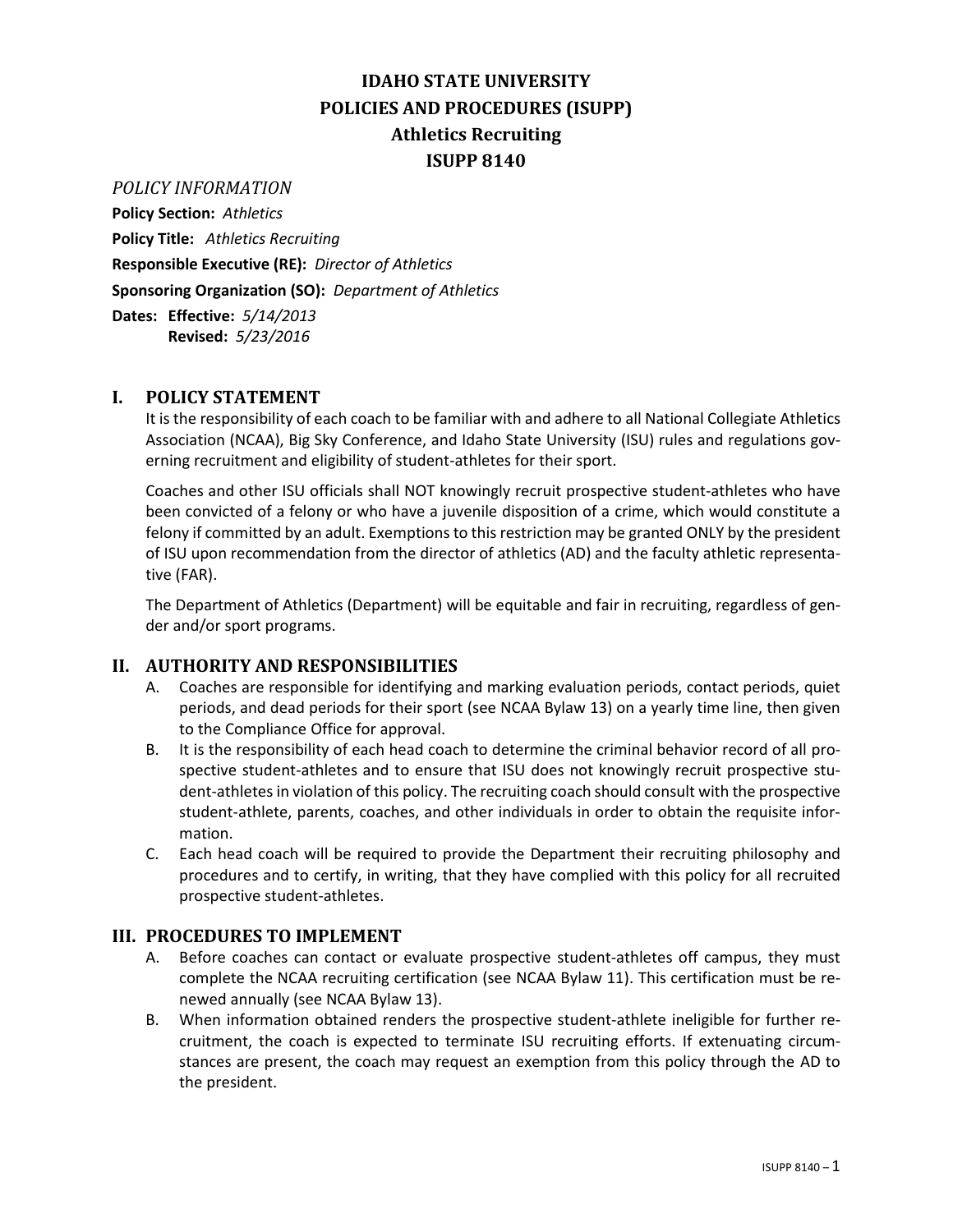- C. All head coaches are to create and update their own written plans for recruitment. These plans will change yearly based on individual needs. All coaches are also strongly encouraged to recruit potential student-athletes from the western United States (or regionally).
- D. Head coaches are urged to follow the *Department of Athletics Policy 8070 - Academics* and *Idaho State University Department of Athletics Policies and Procedures* for academic standards for prospective student-athletes being recruited by ISU.
- E. NCAA recruiting opportunities will be followed by all sports. Each coach must submit their recruiting plan so that the AD and assistant athletic director/university business officer (UBO) can scrutinize the recruiting dollars spent to ensure equitable spending.
- F. Complete recruiting policies are contained in the *Student-Athlete Recruiting Policies*.
- G. Official Visits The following guidelines are required prior to an official visit from a prospective student-athlete:
	- 1. Prospective student-athletes must meet academic requirements (see NCAA Bylaw 13.6.3).
	- 2. Prospective student-athletes must meet the NCAA Eligibility Center requirements.
		- a. Prospective student-athletes must be registered in the NCAA Eligibility Center.
			- b. Compliance Office must activate and deactivate prospective student-athletes on ISU's Institutional Request List (IRL) per NCAA Bylaw 13.6.
			- c. Transcripts and test scores must be in the Eligibility Center and a copy of an official transcript and test scores must be submitted to ISU (see NCAA Bylaw 13.6).
			- d. The assistant athletic director for compliance and athletic academic advisors will work with University Admissions to determine the academic eligibility of each prospective student-athlete. The coach will then be notified by the athletic academic advisor of the prospective student-athlete's academic status.
			- e. The pre-approval process may take up to five (5) working days.
			- f. Coaches must submit an *Official Visit Pre-Approval/Travel Authorization Form* of all official (paid) visits to the assistant athletic director for compliance and the UBO.
	- 3. Transportation of prospective student-athletes
		- a. Air travel for prospective student-athletes shall be booked through the Department's authorized travel agent. However, a sport may elect to purchase the necessary airline ticket(s) by using their ISU issued P-Card as the form of payment. In either case, an *Official Visit Pre-Approval/Travel Authorization Form* must be completed and signed by the assistant athletic director for compliance or assistant athletic director for academics and the UBO before a ticket is purchased. The pre-approval form is faxed to the approved travel agency before tickets will be issued.
		- b. If mileage is paid for a prospective student-athlete traveling by car, it will not exceed ISU guidelines for mileage.
		- c. Accurate records must be kept and filed in the AD's Office.
	- 4. Student Host (see NCAA Bylaw 13.6.7)
		- a. The prospective student-athlete and the student host must sign the *Student-Athlete Recruiting Policy Agreement*.
		- b. The student host is also required to sign the *Student Host Instructions for an Official Visit Form*.
		- c. Coaches must request, pick up and sign for student host money from the UBO.
			- i. A *Student Host Instructions for an Official Visit Form* must be filled out for student host's money, including the prospective student-athlete's name and student host's name.
			- ii. Itemized receipts for all allowable expenditures must be turned into the UBO.